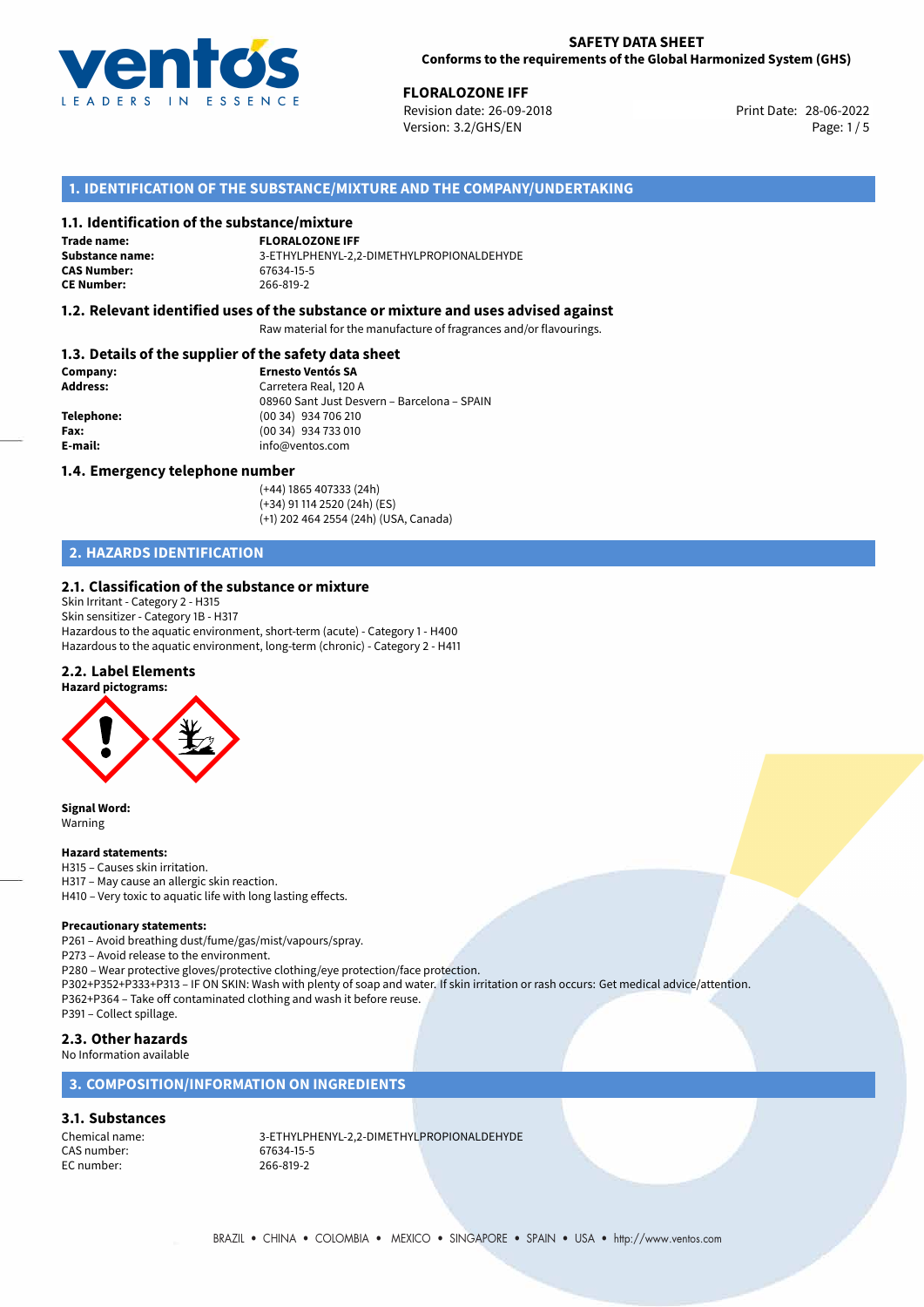

## **SAFETY DATA SHEET Conforms to the requirements of the Global Harmonized System (GHS)**

28-06-2022 **FLORALOZONE IFF** Revision date: 26-09-2018 Print Date: Version: 3.2/GHS/EN Page: 2 / 5

## **Hazardous constituents:**

| <b>Chemical Name</b>                            | % (w/w) | <b>CAS No</b><br><b>EC No</b> | <b>Classification according to GHS</b>                                                                                                                                                                                                     |
|-------------------------------------------------|---------|-------------------------------|--------------------------------------------------------------------------------------------------------------------------------------------------------------------------------------------------------------------------------------------|
| 3-ETHYLPHENYL-2,2-<br>  DIMETHYLPROPIONALDEHYDE | >50     |                               | Skin Irritant - Category 2 - H315<br>Skin sensitizer - Category 1B - H317<br>Hazardous to the aquatic environment, short-term (acute) - Category 1 - H400<br>Hazardous to the aquatic environment, long-term (chronic) - Category 2 - H411 |

[See the full text of the hazard statements in section 16.](#page-4-0)

# **3.2. Mixtures**

Not applicable.

# **4. FIRST-AID MEASURES**

## **4.1. Description of necessary first aid measures**

| Ingestion:    | Rinse mouth with water.<br>Obtain medical advice.<br>Keep at rest. Do not induce vomiting.                                                           |
|---------------|------------------------------------------------------------------------------------------------------------------------------------------------------|
| Eye contact:  | In case of contact with eyes, rinse immediately with plenty of water for at least 15 minutes and seek medical advice.                                |
| Inhalation:   | Remove person to fresh air and keep at rest.<br>Seek immediate medical advice.                                                                       |
| Skin contact: | Take off immediately all contaminated clothing.<br>Thoroughly wash affected skin with soap and water.<br>Seek medical attention if symptoms persist. |

# **4.2. Most important symptoms and effects, both acute and delayed**

No information available.

# **4.3. Indication of any immediate medical attention and special treatment needed**

No information available.

# **5. FIRE-FIGHTING MEASURES**

## **5.1. Extinguishing Media**

Water spray, carbon dioxide, dry chemical powder or appropriate foam. For safety reasons do not use full water jet.

## **5.2. Special hazards arising from the substance or mixture**

Known or Anticipated Hazardous Products of Combustion: Emits toxic fumes under fire conditions.

## **5.3. Advice for firefighters**

High temperatures can lead to high pressures inside closed containers. Avoid inhalation of vapors that are created. Use appropriate respiratory protection. Do not allow spillage of fire to be poured into drains or watercourses. Wear self-contained breathing apparatus and protective clothing.

# **6. ACCIDENTAL RELEASE MEASURES**

## **6.1. Personal precautions, protective equipment and emergency procedures**

Evacuate surronding areas. Ensure adequate ventilation. Keep unnecessary and unprotected personnel from entering. Do not breathe vapor/spray. Avoid contact with skin and eyes. Information regarding personal protective measures: see section 8.

## **6.2. Environmental precautions**

To avoid possible contamination of the environment, do not discharge into any drains, surface waters or groundwaters.

## **6.3. Methods and materials for containment and cleaning up**

Cover with an inert, inorganic, non-combustible absorbent material (e.g. dry-lime, sand, soda ash). Place in covered containers using non-sparking tools and transport outdoors. Avoid open flames or sources of ignition (e.g. pilot lights on gas hot water heater). Ventilate area and wash spill site after material pickup is complete.

## **6.4. Reference to other sections**

Information regarding exposure controls, personal protection and disposal considerations can be found in sections 8 and 13.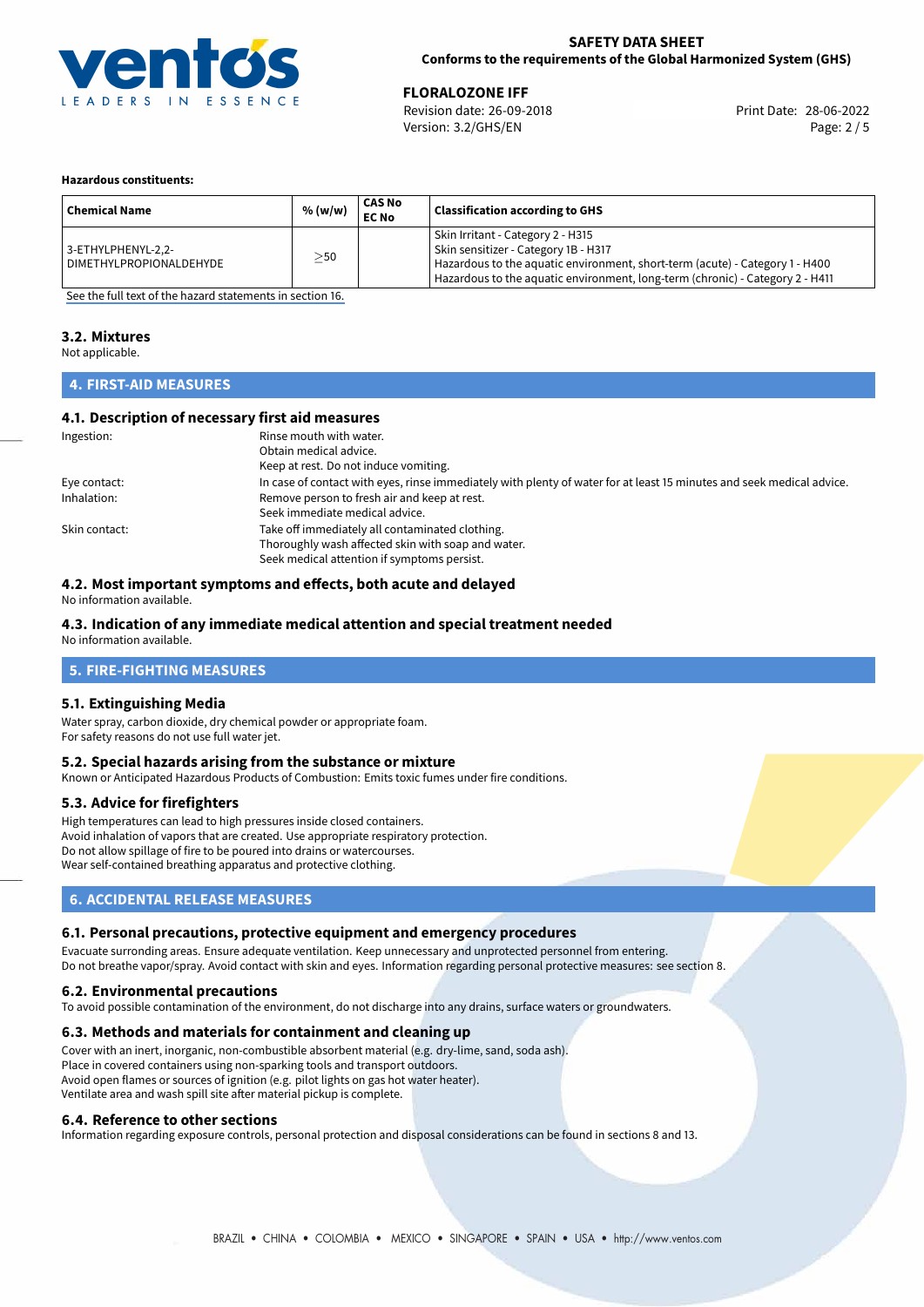

## **SAFETY DATA SHEET Conforms to the requirements of the Global Harmonized System (GHS)**

28-06-2022 **FLORALOZONE IFF** Revision date: 26-09-2018 Print Date: Version: 3.2/GHS/EN Page: 3 / 5

# **7. HANDLING AND STORAGE**

## **7.1. Precautions for safe handling**

Do not store or handle this material near food or drinking water. Do not smoke. Avoid contact with the eyes, skin and clothing. Wear protective clothing and use glasses. Observe the rules of safety and hygiene at work. Keep in the original container or an alternative made from a compatible material.

# **7.2. Conditions for safe storage, including any incompatibilities**

Store in tightly closed and preferably full containers in a cool, dry and ventilated area, protected from light. Keep away from sources of ignition (e.g. hot surfaces, sparks, flame and static discharges). Keep away from incompatible materials (see section 10).

## **7.3. Specific end use(s)**

No information available.

## **8. EXPOSURE CONTROLS AND PERSONAL PROTECTION**

# **8.1. Control parameters**

Components with occupational exposure limits: None known.

## **8.2. Exposure controls**

Measures should be taken to prevent materials from being splashed into the body. Provide adequate ventilation, according to the conditions of use. Use a mechanical exhaust if required.

## **8.3. Individual protection measures, such as personal protective equipment**

| Eye/Face protection:             | Chemical safety goggles are recommended. Wash contaminated goggles before reuse.                                                            |
|----------------------------------|---------------------------------------------------------------------------------------------------------------------------------------------|
| Hand Protection:                 | Chemical-resistant gloves are recommended. Wash contaminated gloves before reuse.                                                           |
| Body protection:                 | Personal protective equipment for the body should be selected based on the task being performed and the risks<br>involved.                  |
| Respiratory Protection:          | In case of insufficient ventilation, use suitable respiratory equipment.                                                                    |
| Environmental exposure controls: | Emissions from ventilation or process equipment should be checked to ensure they comply with environmental<br>protection legislation.       |
|                                  | In some cases, filters or engineering modifications to the process equipment will be necessary to reduce emissions to<br>acceptable levels. |
|                                  |                                                                                                                                             |

# **9. PHYSICAL AND CHEMICAL PROPERTIES**

## **9.1. Information on basic physical and chemical properties**

| Appearance:                            | Liquid                    |
|----------------------------------------|---------------------------|
| Colour:                                | Conforms to standard      |
| Odour:                                 | Conforms to standard      |
| Odour theshold:                        | Not determined            |
| pH:                                    | Not determined            |
| Melting point/freezing point:          | Not determined            |
| Boling point/boiling range:            | Not determined            |
| Flash point:                           | 100 °C                    |
| Evaporation rate:                      | Not determined            |
| Flammability:                          | Not determined            |
| Lower flammability/Explosive limit:    | Not determined            |
| Upper flammability/Explosive limit:    | Not determined            |
| Vapour pressure:                       | 0,0010 calculated (kPa)   |
| Vapour Density:                        | Not determined            |
| Density:                               | $0,951-0,958$ g/mL (20°C) |
| Relative density:                      | $0,951 - 0,958$ (20°C)    |
| Water solubility:                      | <b>INSOLUBLE IN WATER</b> |
| Solubility in other solvents:          | SOLUBLE IN ETHANOL        |
| Partition coefficient n-octanol/water: | Not determined            |
| Auto-ignition temperature:             | Not determined            |
| Decomposition temperature:             | Not determined            |
| Viscosity, dynamic:                    | Not determined            |
| Viscosity, kinematic:                  | Not determined            |
| Explosive properties:                  | Not determined            |
| Oxidising properties:                  | Not determined            |
|                                        |                           |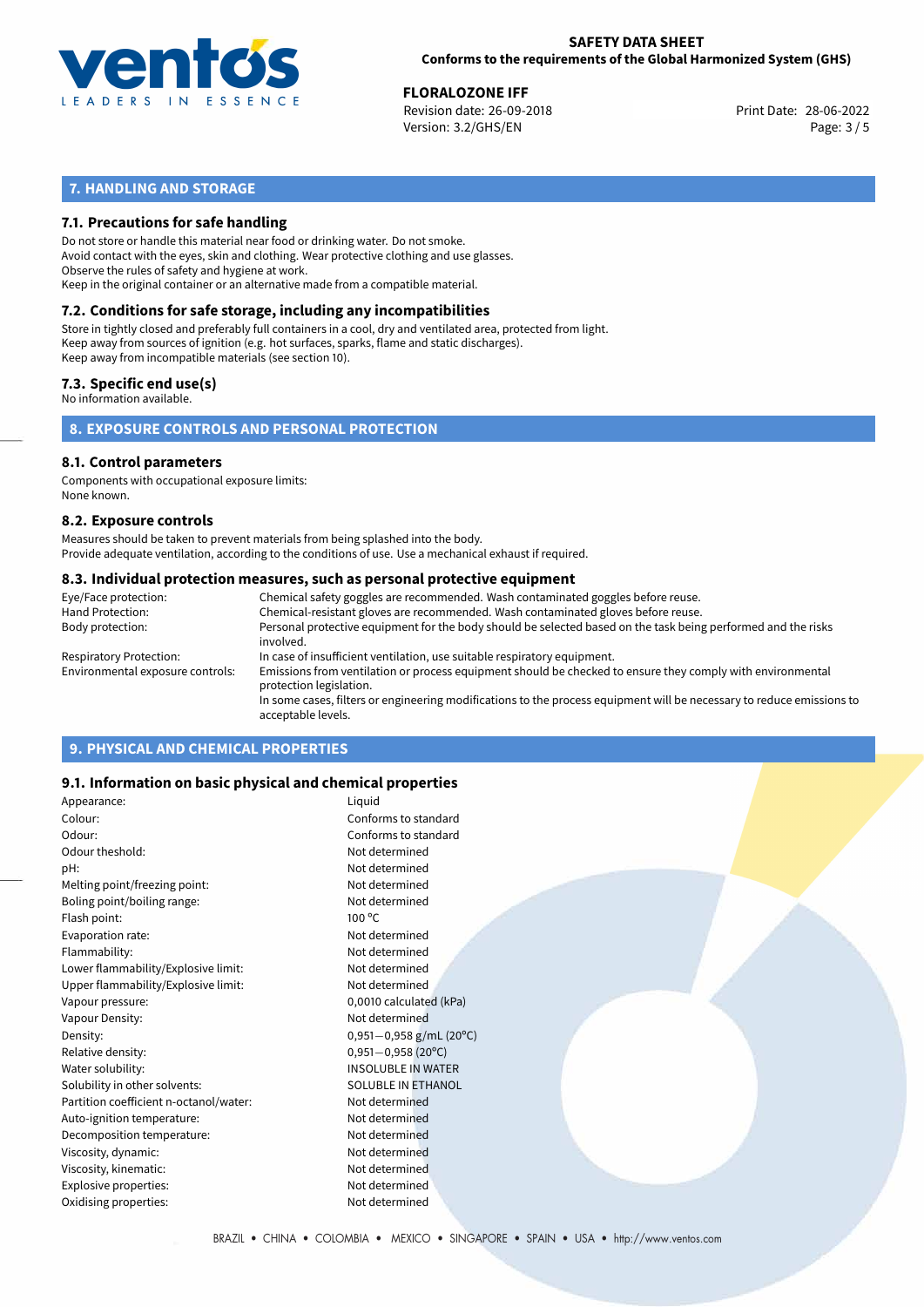

28-06-2022 **FLORALOZONE IFF** Revision date: 26-09-2018 Print Date: Version: 3.2/GHS/EN Page: 4 / 5

# **10. STABILITY AND REACTIVITY**

## **10.1. Reactivity**

No hazardous reactions if stored and handled as prescribed/indicated.

## **10.2. Chemical stability**

The product is stable if stored and handled as prescribed/indicated.

## **10.3. Possibility of hazardous reactions**

No hazardous reactions if stored and handled as prescribed/indicated.

## **10.4. Conditions to Avoid**

Conditions to Avoid: Excessive heat, flame or other ignition sources.

## **10.5. Incompatible materials**

Avoid contact with strong acids and bases and oxidizing agents.

## **10.6. Hazardous decomposition products**

During combustion may form carbon monoxide and unidentified organic compounds.

# **11. TOXICOLOGICAL INFORMATION**

| <b>Acute toxicity</b>                    | Based on the data available, the criteria for classification are not met. |
|------------------------------------------|---------------------------------------------------------------------------|
| <b>Skin corrosion/irritation</b>         | Causes skin irritation.                                                   |
| Serious eye damage/irritation            | Based on the data available, the criteria for classification are not met. |
| <b>Respiratory or skin sensitisation</b> | May cause an allergic skin reaction.                                      |
| <b>Germ cell mutagenicity</b>            | Based on the data available, the criteria for classification are not met. |
| Carcinogenicity                          | Based on the data available, the criteria for classification are not met. |
| <b>Reproductive toxicity</b>             | Based on the data available, the criteria for classification are not met. |
| <b>STOT-single exposure</b>              | Based on the data available, the criteria for classification are not met. |
| <b>STOT-repeated exposure</b>            | Based on the data available, the criteria for classification are not met. |
| <b>Aspiration hazard</b>                 | Based on the data available, the criteria for classification are not met. |

## **12. ECOLOGICAL INFORMATION**

## **12.1. Toxicity**

**Assessment:** Very toxic to aquatic life with long lasting effects. **Experimental/calculated data:** No information available.

## **12.2. Degradability**

No information available.

## **12.3. Bioaccumulative potential** No information available.

**12.4. Soil mobility** No information available.

# **12.5. Other adverse effects**

See also sections 6, 7, 13 and 15 Do not allow to get into waste water or waterways.

# **13. DISPOSAL CONSIDERATIONS**

## **13.1. Waste treatment methods**

Dispose of in accordance with national and local environmental regulations.